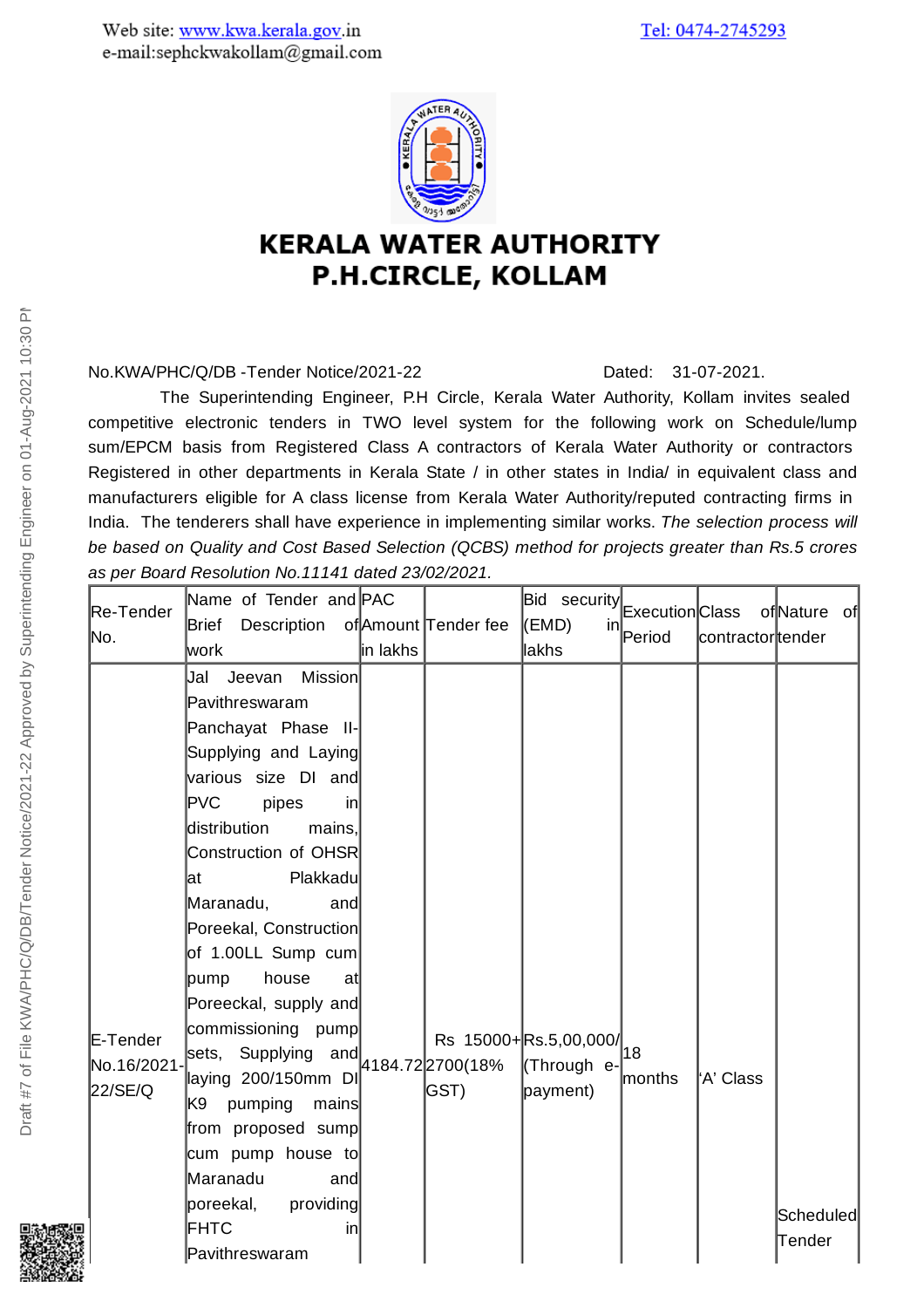|                                    | Panchayat and RWSS<br>to Kareepra- Phase II<br>Providing FHTC and<br>extension<br>of<br>distribution system to<br>luncovered<br>area<br>of<br>Kareepra<br>Grama<br>Panchayath                                                                                                                                                                                                                                                                                               |              |                                   |                                                                                                              |              |                        |                     |
|------------------------------------|-----------------------------------------------------------------------------------------------------------------------------------------------------------------------------------------------------------------------------------------------------------------------------------------------------------------------------------------------------------------------------------------------------------------------------------------------------------------------------|--------------|-----------------------------------|--------------------------------------------------------------------------------------------------------------|--------------|------------------------|---------------------|
| E-Tender<br>No.17/2021-<br>22/SE/Q | JJM- Providing FHTC<br><b>KARAVALUR</b><br>lin.<br>Panchayath<br>Grama<br>From Existing Scheme<br>and Extension during<br>period<br>lthe<br>Providing FHTC<br>land<br><b>EDAMULAKKAL</b><br>lin.<br>Panchayath<br>Grama<br>From Existing Scheme<br>and Extension during<br>the period 2020-21                                                                                                                                                                               |              | 2020-21 2481.50 2700 (18%<br>GST) | Rs 15000+Rs.5,00,000/<br>(Through e-<br>payment)                                                             | 18<br>months | 'A' Class              | Scheduled<br>Tender |
| E-Tender<br>22/SE/Q                | <b>JAL JEEVAN MISSION</b><br>- Phase I (2020-22) -<br>CWSS to Thevalakara<br>Thekkumbhagom<br>Supply<br>and<br>Laying<br>Distribution lines - DI,<br>MS, PVC, GI, HDPE<br>pipes of various size<br>design<br>las<br>per<br>No.18/2021-provided, Providing 638.07<br>FHTC (2388 Nos.),<br>Construction of Tube<br> well,<br>Supply<br>of <br>Standby Submersible<br>pump<br>etc.<br>sets<br>installation of<br>bulk<br>water meter etc.<br>in<br>Thekkumbhagam<br>Panchayat. |              | 1800(18%<br>GST)                  | Rs $10000 + \left  \text{Rs.}2,00,000 \right _{12}$<br>(Through e-<br>payment)                               | months       | <sup>l</sup> 'A' Class | Scheduled<br>Tender |
| E-Tender<br>No.19/2021-<br>22SE/Q  | <b>JAL JEEVAN MISSION</b><br>2020-21 - Phase I<br><b>RWSS</b><br>to<br>Sasthamcotta<br>Providing<br><b>FHTCs</b><br>Supplying<br>installation of pump<br>set, Bulk Water Meters<br>etc. in Sasthamcotta                                                                                                                                                                                                                                                                     | and $712.66$ | 1800(18%<br>GST)                  | Rs 10000+Rs.2,00,000/<br>$\textsf{[Throught e-}9 \text{ months} \mid \textsf{A'} \textsf{Class}$<br>payment) |              |                        | Scheduled<br>Tender |

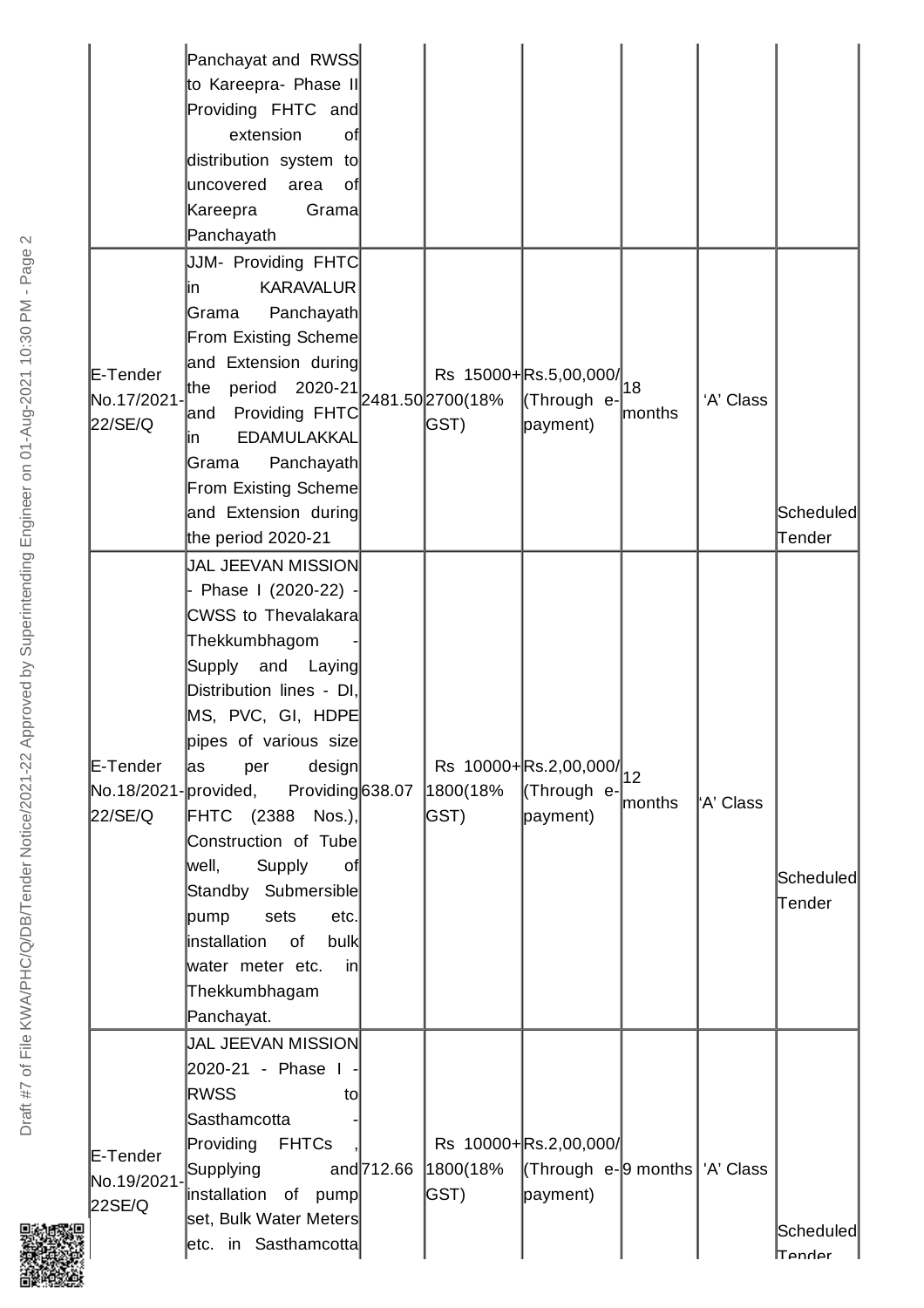|                                     | Grama Panchayath in<br>Kollam District.                                                                                                                                                                                                                                                                                                                                  |           |                          |                                                                                                                                                  |               |           |                     |
|-------------------------------------|--------------------------------------------------------------------------------------------------------------------------------------------------------------------------------------------------------------------------------------------------------------------------------------------------------------------------------------------------------------------------|-----------|--------------------------|--------------------------------------------------------------------------------------------------------------------------------------------------|---------------|-----------|---------------------|
| E-Tender<br>No.20/2021-<br>22/SE/Q  | JJM Augmentation of<br>water supply scheme $_{\left 2400.31\right 2700(18\%)}$<br>Kottamkara<br>lto<br>panchayath                                                                                                                                                                                                                                                        |           | GST)                     | Rs 15000+Rs.5,00,000/<br>(Through e-<br>payment)                                                                                                 | 12<br>months  | 'A' Class | Scheduled<br>Tender |
| No.21/2021-extension<br>22/SE/Q     | JAL<br><b>JEEVAN</b><br><b>MISSION-</b><br>Providing<br>Re-Tender FHTC and pipe line<br>Chadayamangalam<br>Panchayath of Kollam<br>District- Phase II                                                                                                                                                                                                                    | in 995.63 | (18% GST).               | $\left  \rule{0pt}{10000} 10000 + 1800 \rule{0pt}{10pt} \right _{\text{2}}$ Rs.2,00,000/ $\left  \rule{0pt}{10pt} 12$<br>(Through e-<br>payment) | lmonths       | 'A' Class | Schedule<br>Tender  |
| Re-Tender<br>No.22/2021-<br>22/SE/Q | <b>JAL JEEVAN MISSION</b><br>2020-21-Phase<br><b>RWSS</b><br>to<br>Mynagappally<br>Providing<br>FHTC's,<br>Pipe line extensions &<br>replacements, supply<br>erection<br>land<br>οt<br>pumpsets, installation<br>of bulk water meter,<br>drilling tube well and<br>commissioning<br>atl<br>Mannoorkavu etc. in<br>Mynagappally Grama<br>Panchayath in Kollam<br>District | 1512.17   | 15000+2700<br>(18% GST). | Rs.5,00,000/<br>(Through e-<br>payment)                                                                                                          | 12<br>lmonths | 'A' Class | Schedule<br>Tender  |

Interested bidders can get further details regarding the work from the office of the Superintending Engineer, Kerala Water Authority, P.H. Circle, Kollam (Phone No. 0474- 2745293, Email ID sephckwakollam@gmail.com).

The detailed tender notice and the bid documents can be obtained from the website www.etenders.kerala.gov.in. For viewing the detailed tender notice and tender documents the contractors has to enroll with website. Online enrolment form with instant activation for contractors and e-tender help desk manual are available in the home page of the website. One time registration is valid for all KWA tender.

Enrolled contractors can down load the bid documents from the website free of cost. The tender fee need be paid at the time of submission of the bid only.

The remittance of **tender fee and EMD is through internet banking facility only**. Once the payment transaction is successful, the bidder will get a transaction reference number which has to be retained by him. Unless the tender cost and EMD payments are made successfully, the submission of the tender will not be possible.

The bidder shall fill up the prequalification sheet, technical bid sheet and price bids in prefixed formats and upload in the website along with NIT. Additional documents are to be scanned and uploaded in the website along with the cover documents. **The original /attested copy of all the**

**documents shall be produced within three days from the due date of submission of bid electronically.**

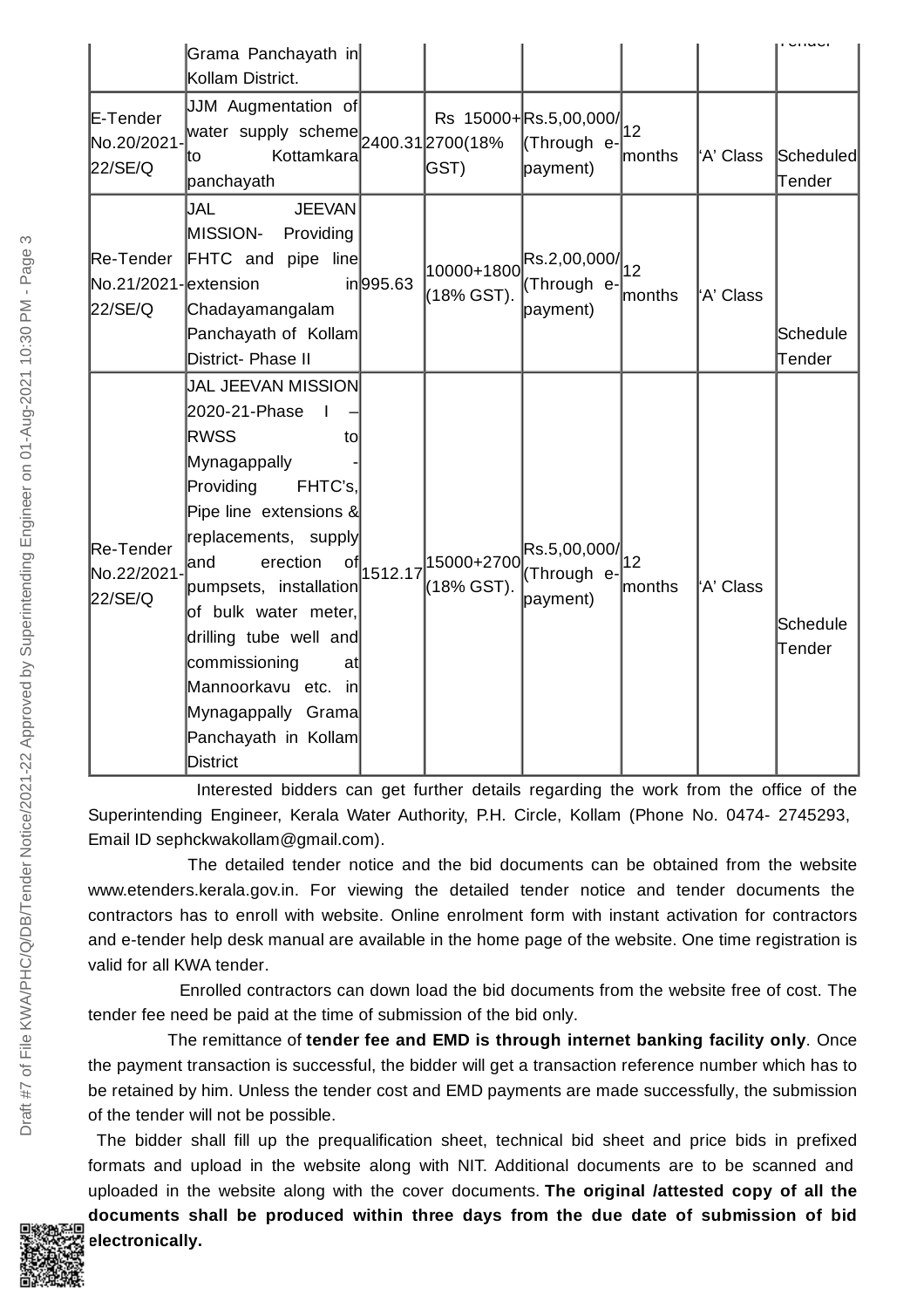The original documents of the documents scanned and uploaded including the preliminary agreement executed in the prescribed **Kerala Stamp paper Rs.200/-.**

In the event of discrepancy between the scanned copy and the original submitted or tenderer fails to submit the documents within the prescribed time, the tender submitted by tenderer will be summarily rejected and the EMD forfeited.

**The tenderer has to remit the amount towards cost of tender documents and EMD through internet banking facility only.** The bid submission is allowed up to the last date and time given in this tender notice. The bidder gets acknowledgement receipt as proof of online submission. The list of documents submitted by the bidder is available as proof in the receipt. Submitting bid documents in no way for a right or eligibility for pre-qualification of awarding the work. The prequalification criteria are described in the bid document.

| Tender documents available in                                                                                 |    | Website - www.etenders.kerala.gov.in                                                       |
|---------------------------------------------------------------------------------------------------------------|----|--------------------------------------------------------------------------------------------|
| Mode of payment (Tender fee & EMD)                                                                            |    | Through internet banking facility only                                                     |
| Site visit                                                                                                    |    |                                                                                            |
| E- Tender No.16 /2021-22/SE/Q                                                                                 |    | 09.08.2021 at11.00 am at Project Division, Kollam                                          |
| E- Tender No.17 /2021-22/SE/Q                                                                                 |    | 09.08.2021 at11.00 am at P.H Division, Kottarakkara                                        |
| E- Tender No.18&19/2021-22/ SE/Q                                                                              |    | 09.08.2021 at11.00 am at P.H Division, Kollam                                              |
| E- Tender No.20 /2021-22/SE/Q                                                                                 |    | 09.08.2021 at11.00 am at Project Division, Kollam                                          |
| Re- Tender No.21 /2021-22/SE/Q                                                                                |    | 09.08.2021 at11.00 am at P.H Division, Kottarakkara                                        |
| Re- Tender No.22 /2021-22/SE/Q                                                                                |    | 09.08.2021 at11.00 am at P.H Division, Kollam                                              |
| Pre bid meeting<br>E- Tender No.16 to 20/2021-22/SE /Q<br>Re- Tender No.21& 22 /2021-22/SE/Q                  |    | 09.08.2021 at 3.00 pm at P.H Circle, Kollam<br>09.08.2021 at 3.00 pm at P.H Circle, Kollam |
| Corrigendum                                                                                                   |    |                                                                                            |
| Last date of submission of tender<br>E- Tender No.16 to 20/2021-22/SE /Q<br>Re- Tender No.21&22 /2021-22/SE/Q | ł. | 27.08.2021 2.00 PM<br>27.08.2021 2.00 PM                                                   |
| Tender opening date                                                                                           |    |                                                                                            |
| E- Tender No.16 to 20/2021-22/SE /Q                                                                           |    | 31.08.2021 3.00 PM                                                                         |
| Re- Tender No.21&22 /2021-22/SE/Q                                                                             |    | 31.08.2021 3.00 PM                                                                         |
| Validity of Bid (Firm period)                                                                                 |    | 4 months                                                                                   |
| Place of execution of work                                                                                    |    | Refer bid document                                                                         |
| Place of execution of agreement                                                                               |    | P.H. Circle, KWA, Kollam                                                                   |
| Tender Hosted by                                                                                              |    | Superintending Engineer, P.H. Circle, KWA Kollam                                           |

Tender shall be opened in the presence of the bidder of their authorized representative who chooses to attend the specified tender opening. The participating bidders can view the bid opening online and view the rates of competitors after tender opening.

In the event of the specified date being declared a holiday, the event take place at the same time and place on the next working day.

Bidders are requested to furnish Telephone No/Fax No/Email ID for speedy transfer of information.

KWA is not responsible for any problem in the site for payment/uploading during closing hours of tenders. Hence, the contractors are advised to upload the tender at the earliest. Superintending Engineer will not be responsible for any cost or expenses incurred by bidders in connection with